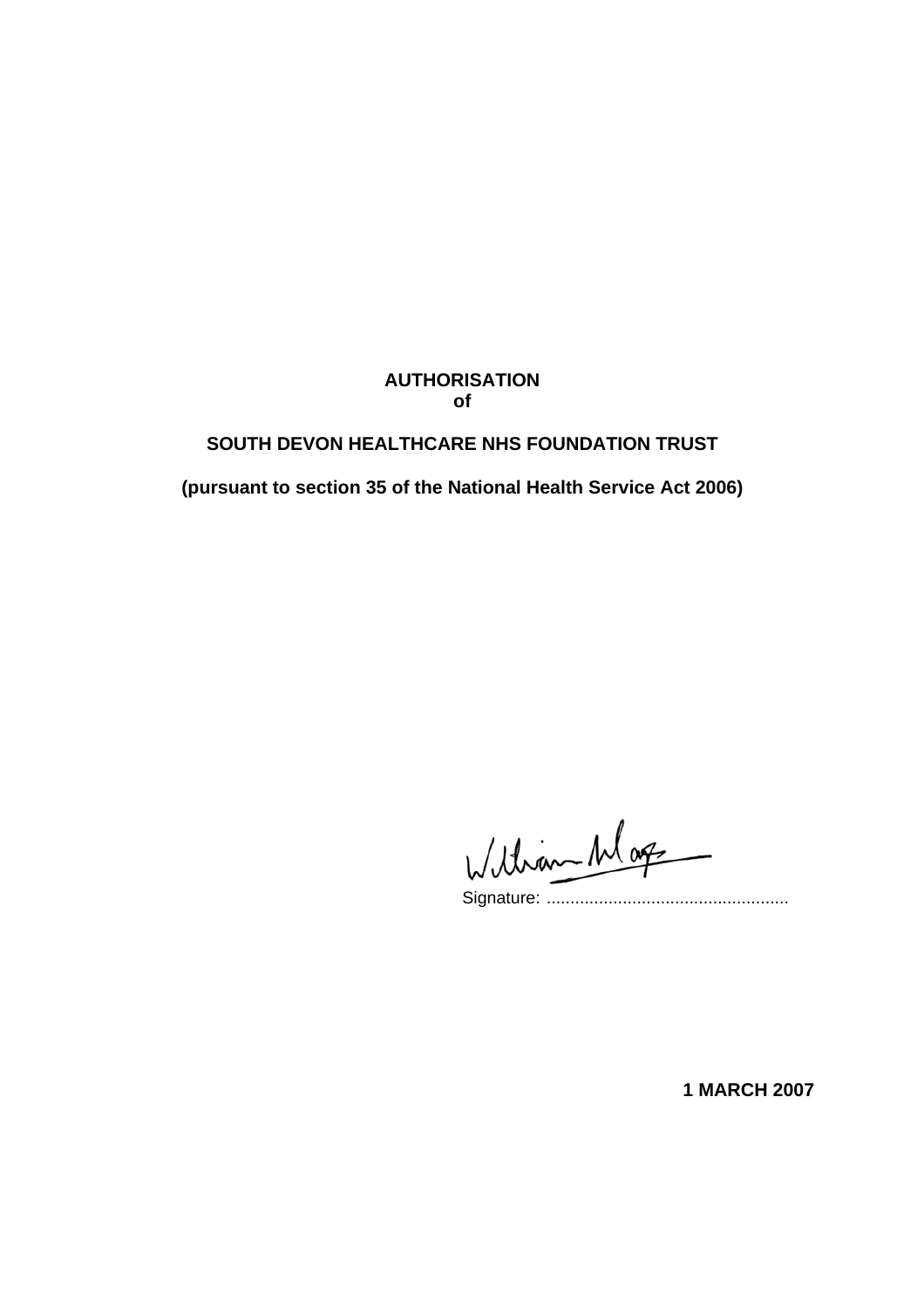# **TABLE OF CONTENTS**

| PART <sub>1</sub>         |                                                                |
|---------------------------|----------------------------------------------------------------|
| <b>PART 2</b>             |                                                                |
| <b>PART3</b>              |                                                                |
| Condition 1.              |                                                                |
| Condition 2.              |                                                                |
| Condition <sub>3</sub> .  |                                                                |
| Condition 4.              |                                                                |
| Condition 5.              |                                                                |
| Condition <sub>6</sub> .  |                                                                |
| Condition <sub>7</sub> .  |                                                                |
| Condition 8.              |                                                                |
| Condition 9.              |                                                                |
| Condition 10.             |                                                                |
| Condition 11.             |                                                                |
| Condition 12.             |                                                                |
| Condition 13.             |                                                                |
| Condition 14.             |                                                                |
| Condition 15.             |                                                                |
| Condition 16.             |                                                                |
| Condition 17.             |                                                                |
| Condition 18.             |                                                                |
| Condition 19.             |                                                                |
| Condition 20.             |                                                                |
| Condition <sub>21</sub> . |                                                                |
| Condition 22.             |                                                                |
| Condition 23.             |                                                                |
| Condition 24.             |                                                                |
| Condition 25.             | Information given to Parliament and to Members of Parliament 9 |
| <b>SCHEDULE 1</b>         | <b>Constitution</b>                                            |
| <b>SCHEDULE 2</b>         | <b>Mandatory goods and services</b>                            |
| <b>SCHEDULE 3</b>         | <b>Mandatory education and training</b>                        |
| <b>SCHEDULE 4</b>         | <b>Private health care</b>                                     |
| <b>SCHEDULE 5</b>         | <b>Limit on borrowing</b>                                      |
| <b>SCHEDULE 6</b>         | <b>Information</b>                                             |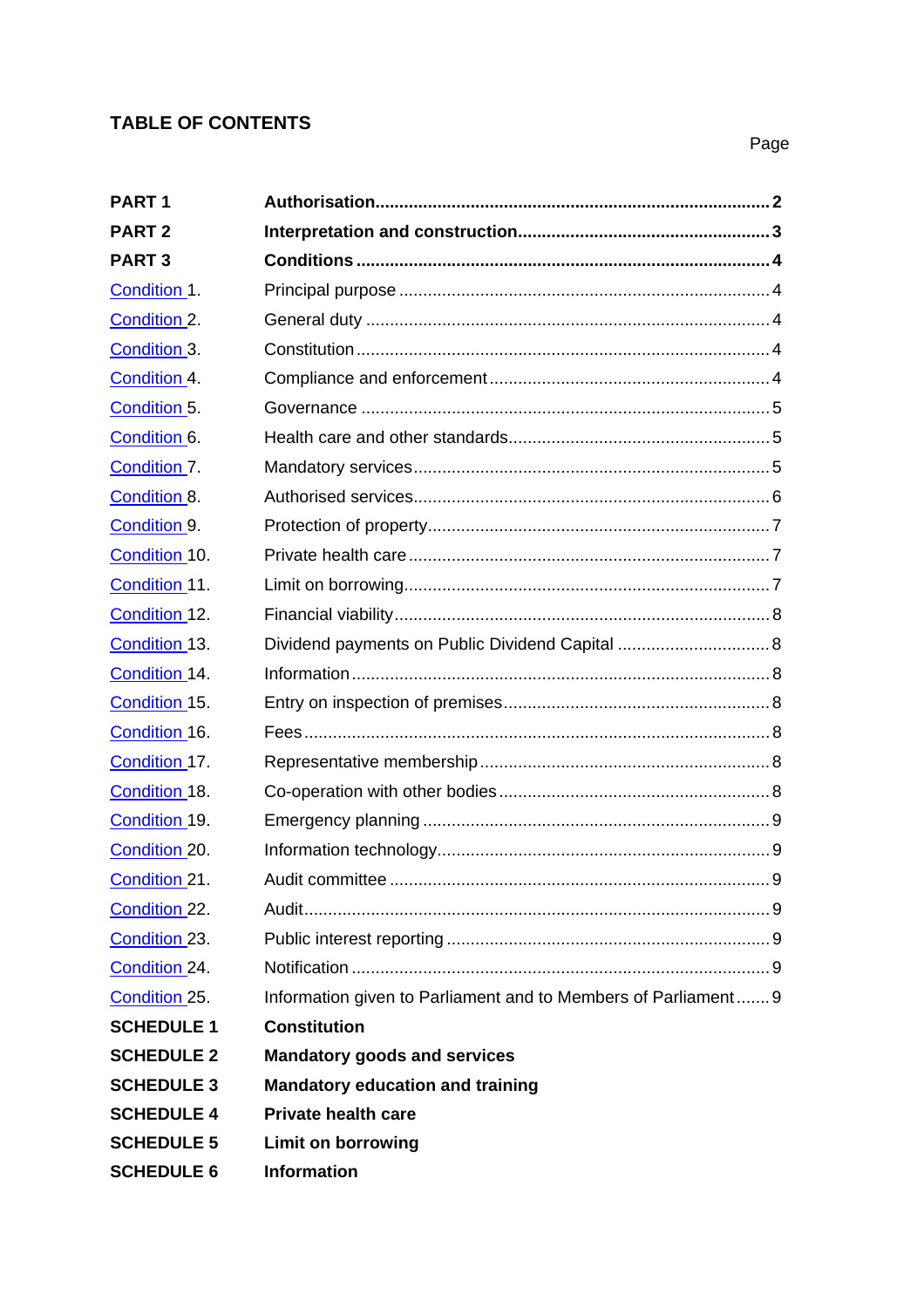## <span id="page-2-0"></span>**PART 1 Authorisation**

- 1. Monitor ("Monitor"), the Independent Regulator of NHS Foundation Trusts, in exercise of the powers conferred by section 35 of the National Health Service 2006 ("**the Act**") and all other powers exercisable by Monitor, hereby authorises South Devon Healthcare NHS Trust to become an NHS Foundation Trust ("**the Trust**"), subject to the Conditions set out in Part 3 hereof.
- 2. This Authorisation shall come into force on 1 March 2007.
- 3. Subject to the provisions of sections 54 and 55 of the Act, this Authorisation shall be of unlimited duration.
- 4. This Authorisation is not assignable.
- 5. Monitor may vary the Conditions of this Authorisation.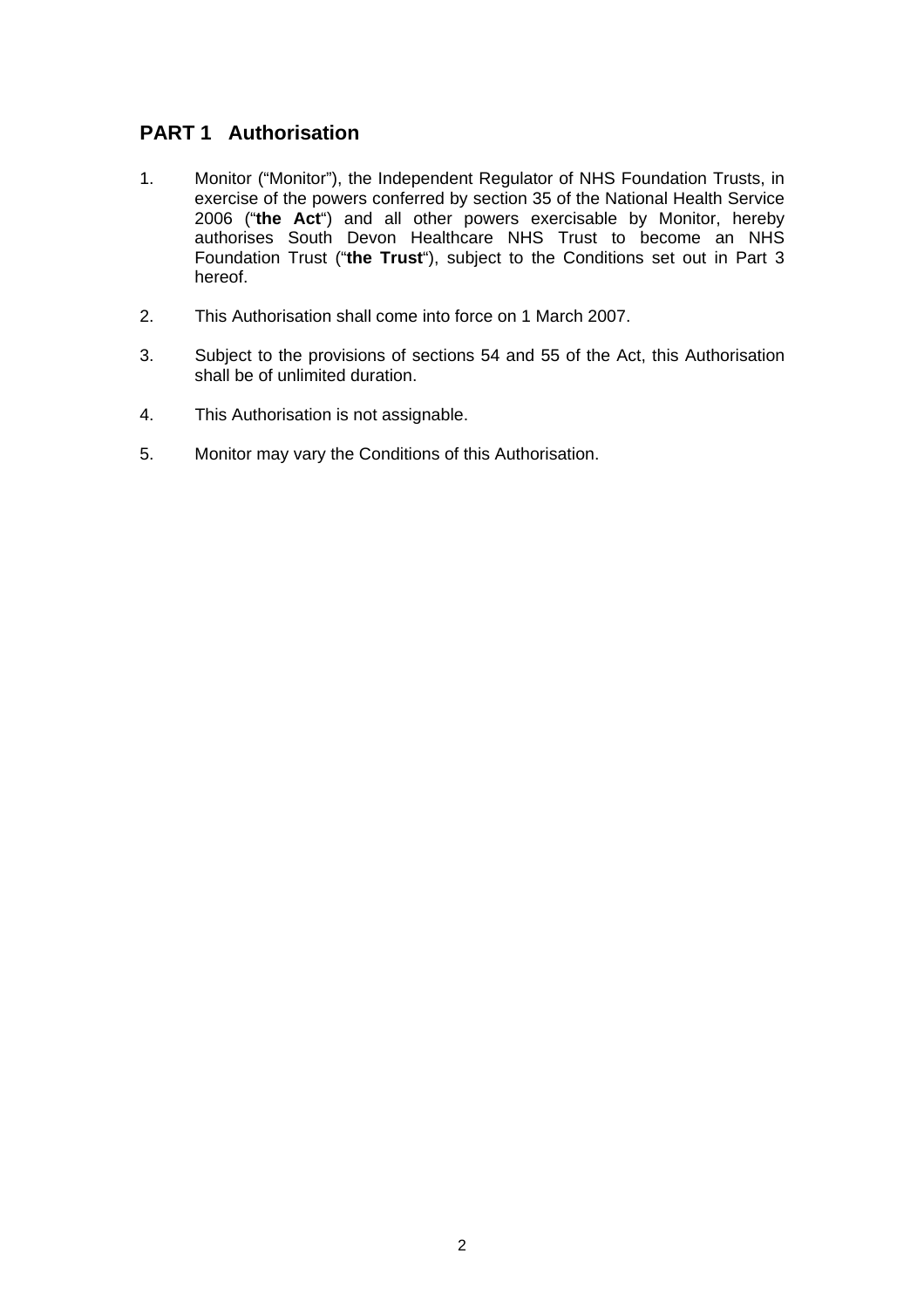## <span id="page-3-0"></span>**PART 2 Interpretation and construction**

- 1. Words and expressions used in the Authorisation shall be construed as if they were in an Act of Parliament and the Interpretation Act 1978 applied to them.
- 2. Any reference to an enactment shall include any re-enactment thereof or amendment thereto.
- 3. Words and expressions defined in the Act shall have the same meaning when used in this Authorisation.
- 4. Unless otherwise specified, any reference to a numbered Condition (with or without a suffix letter) or Schedule is a reference to the Condition or Schedule bearing that number in this Authorisation.
- 5. In construing the provisions of this Authorisation, the heading or title of any Part, Condition or Schedule shall be disregarded.
- 6. Where any obligation of the Trust is required to be performed by a specified date or within a specified period, and where the Trust has failed so to perform, such obligation shall continue to be binding and enforceable after the specified date or after the expiry of the specified period.
- 7. In this Authorisation:

 "ancillary services" means services which support the provision of the mandatory goods and services listed in Schedule 2.

"property" is land and buildings owned or leased by the Trust.

"the Board of Directors" means the Board of Directors of the Trust.

 "the provision of goods and services for purposes related to the provision of health care" includes the provision of social care services.

 "high security psychiatric services" has the same meaning as in section 4 of the Act.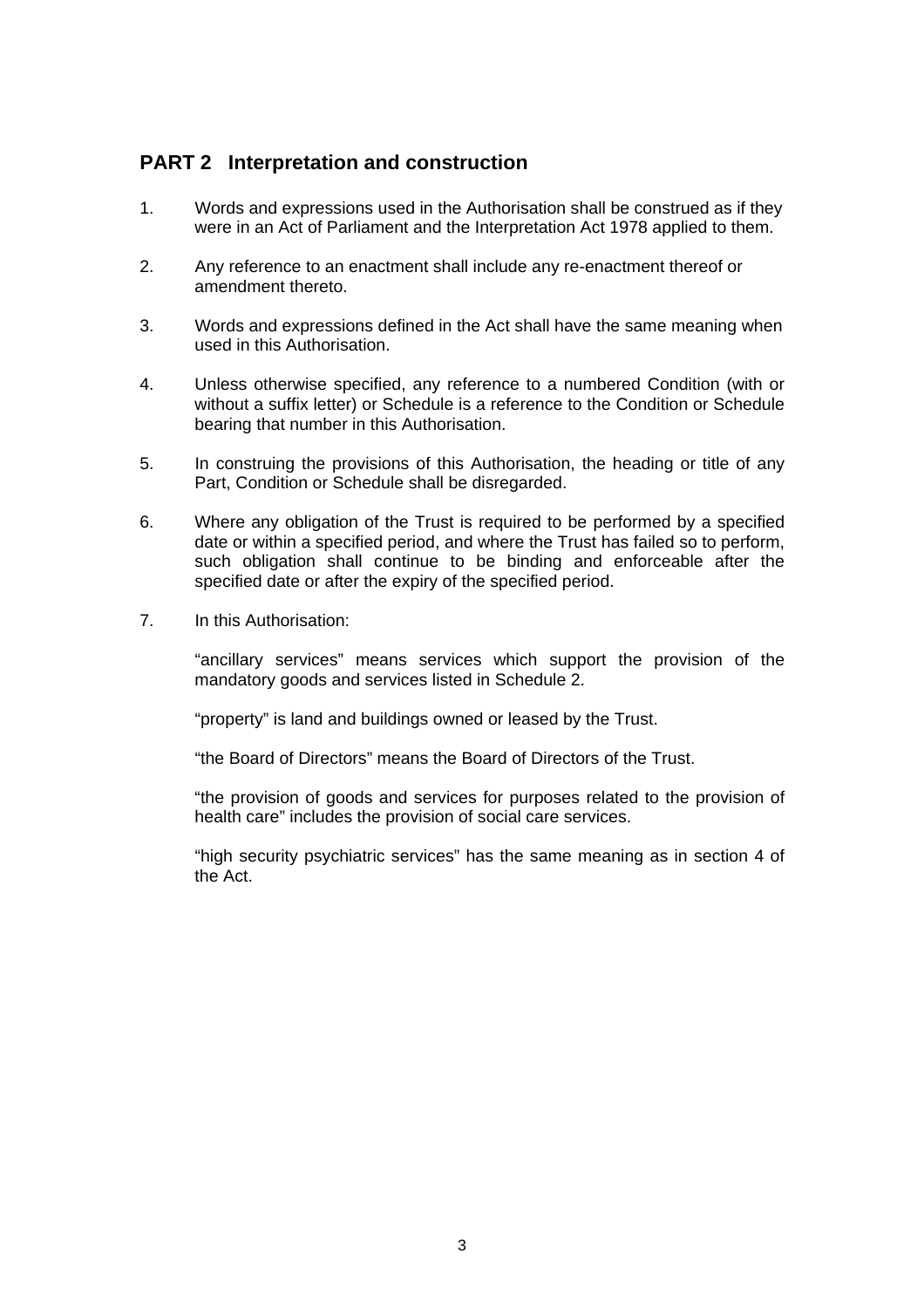## <span id="page-4-0"></span>**PART 3 Conditions**

## 1. Principal Purpose

 The principal purpose of the Trust is the provision of goods and services for the purposes of the health service in England. This does not preclude the provision of cross-border services to other parts of the United Kingdom.

### 2. General duty

The Trust shall exercise its functions effectively, efficiently and economically.

## 3. Constitution

- (1) The Trust shall secure that its constitution is in accordance with any regulations made under section 59 of the Act (conduct of elections).
- (2) The Trust may make amendments to its constitution with the approval of Monitor.
- (3) The constitution, incorporating any amendments which may be made thereto, is annexed at Schedule 1.
- 4. Compliance and enforcement
	- (1) The Trust shall comply with:

any requirements imposed on it under the Act or any other enactment;

the Conditions of this Authorisation;

the terms of its constitution;

if applicable, directions issued by the Secretary of State with respect to safety and security in connection with the provision of high security psychiatric services; and

the terms of its contracts with bodies which commission the Trust to provide goods and services (including education and training, accommodation and other facilities) for the purposes of the health service in England.

- (2) The Trust shall comply with any guidance issued by Monitor, unless Monitor has agreed with the Trust that, in the particular circumstances, the Trust is not required to comply.
- (3) A failure to comply may result in Monitor taking enforcement action under sections 52, 53 or 54 of the Act.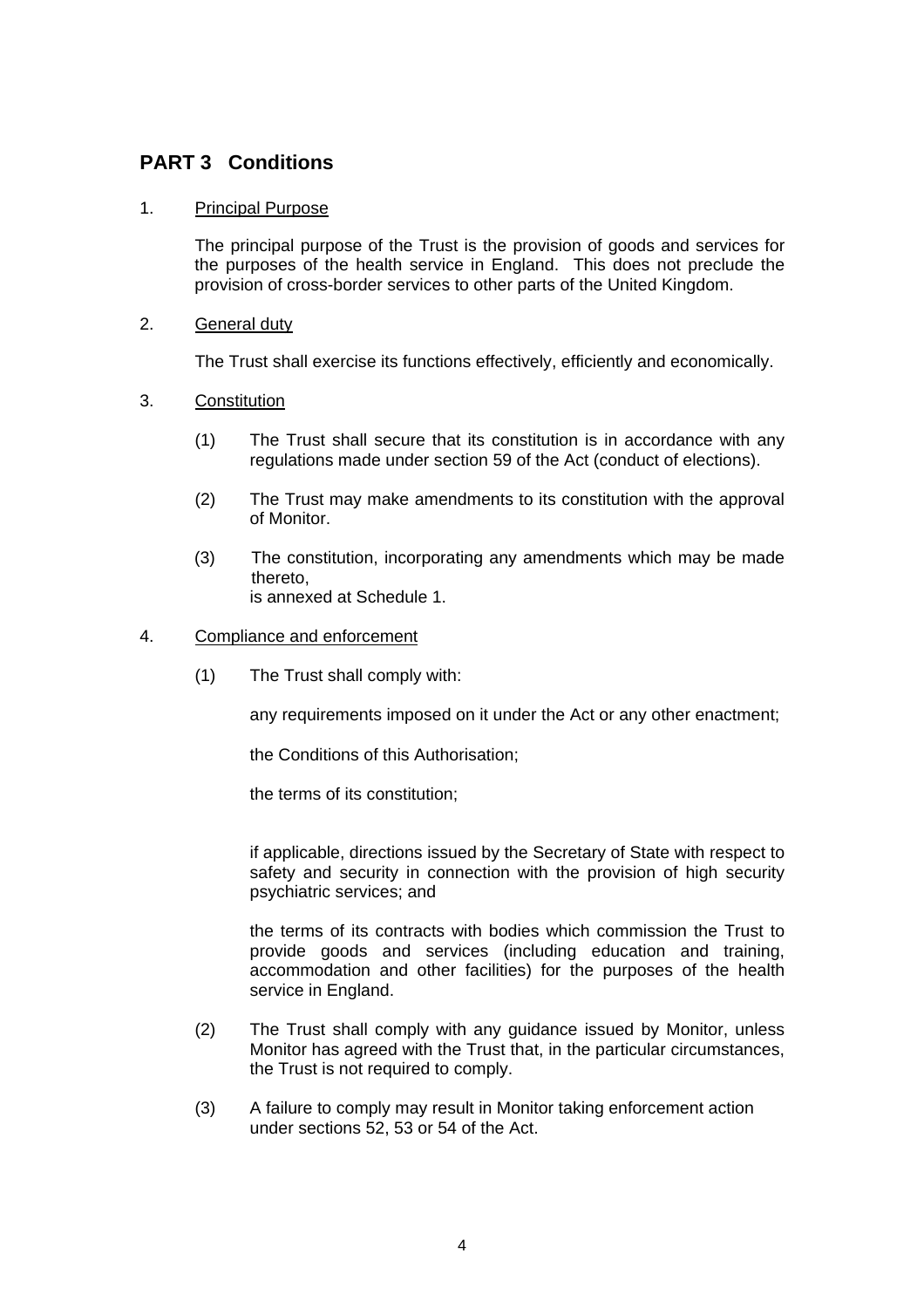## <span id="page-5-0"></span>5. Governance

- (1) The Trust shall ensure the existence of appropriate arrangements to provide representative and comprehensive governance in accordance with the Act and to maintain the organisational capacity necessary to deliver the mandatory goods and services referred to in Condition 7(1) and listed in Schedule 2 and the mandatory education and training referred to in Condition 7(2) and listed in Schedule 3.
- (2) The Trust shall comply with the principles of best practice applicable to corporate governance in the NHS/health sector, with any relevant code of practice and with any guidance which may be issued by Monitor.

## 6. Health care and other standards

- (1) The Trust shall put and keep in place and comply with arrangements for the purpose of monitoring and improving the quality of health care provided by and for the Trust.
- (2) The Trust shall comply with statements of standards in relation to the provision of health care published by the Secretary of State under section 46 of the Health and Social Care (Community Health and Standards) Act 2003, as currently set out in the Department of Health publication Health and Social Care Standards and Planning Framework (July 2004) as may be amended from time to time.
- (3) If applicable, the Trust shall comply with any statements of standards with respect to social care services which the Secretary of State may issue from time to time.
- (3) If applicable, the Trust shall comply with any statements of standards with respect to security and risk management which the Secretary of State may issue from time to time.
- 7. Mandatory Services
	- (1) The Trust is required to provide for the purposes of the health service in England the goods and services listed in Schedule 2 in the volumes or amounts specified therein ("**mandatory goods and services"**) which goods and services in the volumes or amounts specified are to be provided pursuant to a legally binding contract or contracts between the Trust and one or more of the commissioning bodies, or on the understanding that the Trust and the relevant commissioning body or bodies will conclude a legally binding contract or contracts for the provision of said goods and services in the volumes or amounts specified within 12 months of the date on which this authorisation comes into force. This requirement includes an obligation to provide any ancillary services, accommodation and other facilities related to said goods and services and which are generally accepted to be required for the effective, efficient and economic provision of said goods and services in the volumes or amounts specified.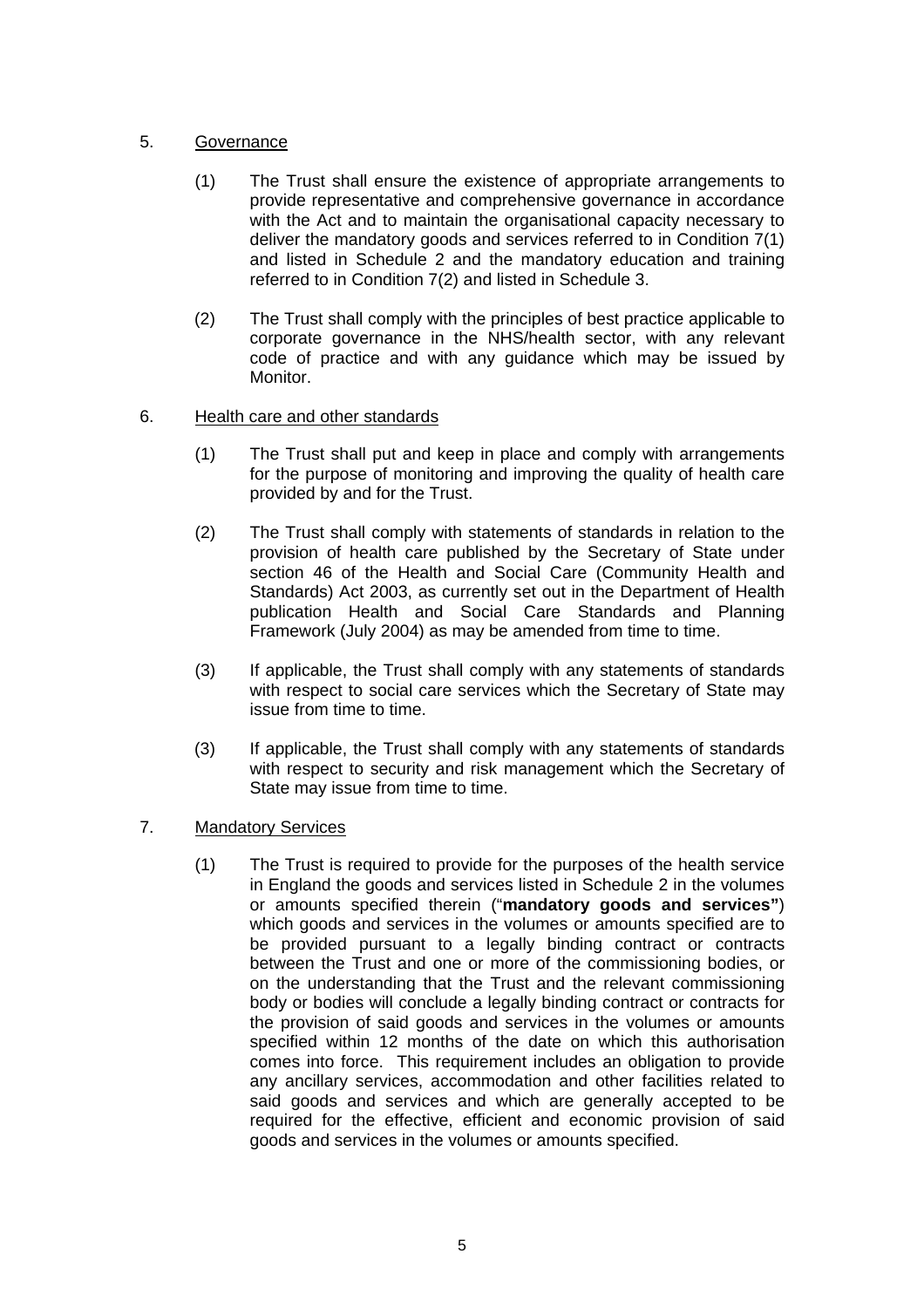- <span id="page-6-0"></span>(2) The Trust is required to provide education and training to third parties for the purposes of the health service in England listed in Schedule 3 in the volumes or amounts specified therein ("**mandatory education and training**"), which are to be provided pursuant to a legally binding contract or contracts between the Trust and one or more of the commissioning bodies, or on the understanding that the Trust and the relevant commissioning body or bodies will conclude a legally binding contract or contracts for the provision of said education and training in the volumes or amounts specified within 12 months of the date on which this authorisation comes into force.
- (3) Monitor reserves the right to vary the goods and services and the volumes or amounts thereof which the Trust is required to provide in terms of Condition 7(1) and the education and training to third parties and the volumes or amounts thereof which the Trust is required to provide in terms of Condition 7(2), in particular in order to ensure the continuity of local service provision and the fulfilment of local health needs as they may vary from time to time.
- (4) The Board of Directors of the Trust shall regularly review and shall at all times maintain and ensure the capacity and capability of the Trust to provide the mandatory goods and services referred to in Condition 7(1) and listed in Schedule 2.

## 8. Authorised Services

- (1) The Trust is authorised to provide goods and services (including education and training, accommodation and other facilities) for purposes related to the provision of health care, subject to written confirmation to Monitor by the Board of Directors that the Board of Directors is satisfied that the Trust has the capacity and the capability to provide said goods and services and that the provision of said goods and services will not inhibit the provision by the Trust of the mandatory goods and services referred to in Condition 7(1) and listed in Schedule 2.
- (2) Monitor reserves the right to refuse to authorise specific goods and services in circumstances where Monitor is not satisfied that the Board of Directors has a proper basis for the written confirmation referred to in Condition 8(1).
- (3) The Trust shall establish and maintain an up to date register of the goods and services referred to in Condition 8(1). With respect to education and training, only education and training provided to third parties shall be included in the register. Accommodation and other facilities do not require to be included in the register of goods and services.
- (4) The Trust shall make the register of goods and services available for public inspection on payment of such reasonable fee, if any, as the Trust may determine.
- (5) The Trust is authorised to carry out research in connection with the provision of health care, subject to written confirmation to Monitor by the Board of Directors that the Board of Directors is satisfied that the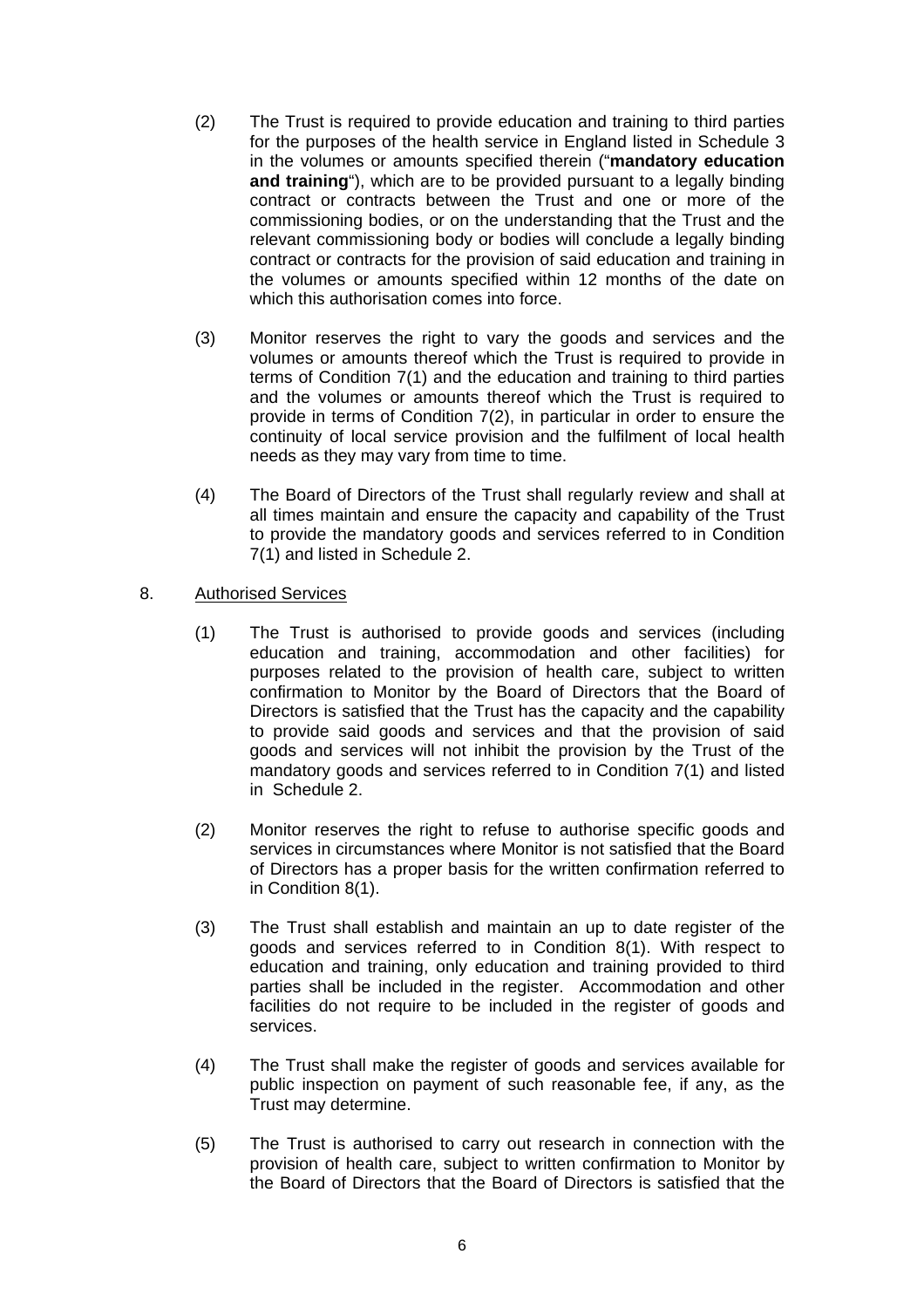<span id="page-7-0"></span>Trust has the capacity and the capability to provide said research, that all relevant authorisations with respect to the carrying out of said research have been secured, that the said research will be carried out in accordance with the generally accepted ethical standards and that the said research will not inhibit the provision by the Trust of the mandatory goods and services referred to in Condition 7(1) and listed in Schedule 2.

- (6) Monitor reserves the right to refuse to authorise research in circumstances where Monitor is not satisfied that the Board of Directors has a proper basis for the written confirmation referred to in Condition 8(5).
- (7) The Trust is authorised to make facilities and staff available for the purposes of education, training or research carried on by others.
- (8) Any activities undertaken by the Trust, other than the provision of goods and services for purposes related to the provision of health care, shall be subject to any restrictions which may be imposed by Monitor in terms of section 43(3) of the Act.

## 9. Protection of property

- (1) Property needed for the purposes of providing any of the mandatory goods and services referred to in Condition 7(1) and listed in Schedule 2 (including the ancillary services, accommodation and other facilities related thereto) and the mandatory training and education referred to in Condition 7(2) and listed in Schedule 3 is protected.
- (2) The Trust may not dispose any protected property without the approval of Monitor.
- (3) The Trust shall establish and maintain an asset register in respect of protected property, in accordance with guidance to be issued by Monitor.
- (4) The Trust shall make the asset register available for public inspection on payment of such reasonable fee, if any, as the Trust may determine.

#### 10. Private health care

The proportion of total income of the Trust in any financial year derived from private charges shall not be greater than the percentage set out in Schedule 4.

#### 11. Limit on borrowing

- (1) The total amount of the Trust's borrowing is subject to the limit set out in Schedule 5.
- (2) The limit is subject to annual review by Monitor.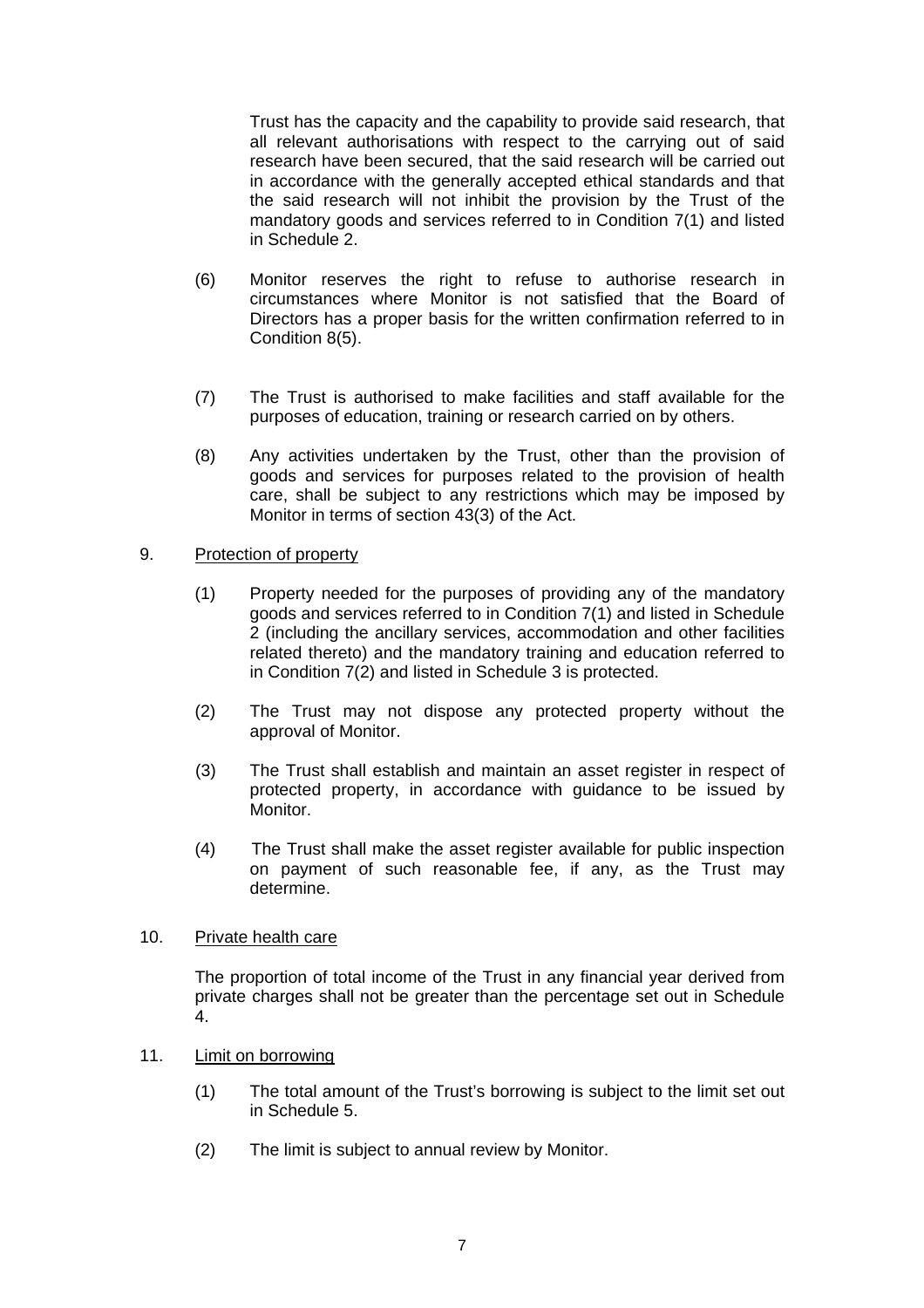### <span id="page-8-0"></span>12. Financial viability

 The Trust shall at all times remain a going concern as defined by relevant accounting standards in force from time to time.

#### 13. Dividend payments on Public Dividend Capital

The Trust shall be required to pay annually to the Department of Health a dividend on its Public Dividend Capital at a rate to be determined from time to time by the Secretary of State.

#### 14. Information

 The Trust shall disclose to Monitor and directly to any third parties as may be specified by the Secretary of State the information, if any, specified in Schedule 6 as may be varied from time to time and such other information as Monitor may from time to time require.

#### 15. Entry and inspection of premises

 The Trust shall allow Monitor, any member, officer or member of staff of Monitor, and any agent acting on behalf of Monitor, to enter and inspect premises owned or controlled by the Trust.

## 16. Fees

 The Trust shall pay to Monitor such reasonable annual fee, if any, as may be determined by Monitor.

#### 17. Representative membership

 The Trust shall continue to take such reasonable steps as may be required by Monitor, by such date or within such period as may be specified by Monitor, to secure that (taken as a whole) the actual membership of any public constituency and (if there is one) the patients' constituency is representative of those eligible for such membership.

#### 18. Co-operation with other bodies

- (1) The Trust shall co-operate with Primary Care Trusts, Strategic Health Authorities, Special Health Authorities, the Commission for Health Care Audit and Inspection, NHS foundation trusts, other NHS trusts and other health authorities and organisations in accordance with the Act and any future guidance to be published by Monitor.
- (2) The Trust shall co-operate with the Commission for Social Care Inspection, the Mental Health Act Commissioners, the National Oversight Group for High Security Hospitals and such other bodies (as may be specified in any future guidance to be published by Monitor) which have a remit covering activities related to the provision of mental healthcare services.
- (3) The Trust shall co-operate with local authorities in the exercise of its own functions and in the exercise by the local authorities of their respective functions.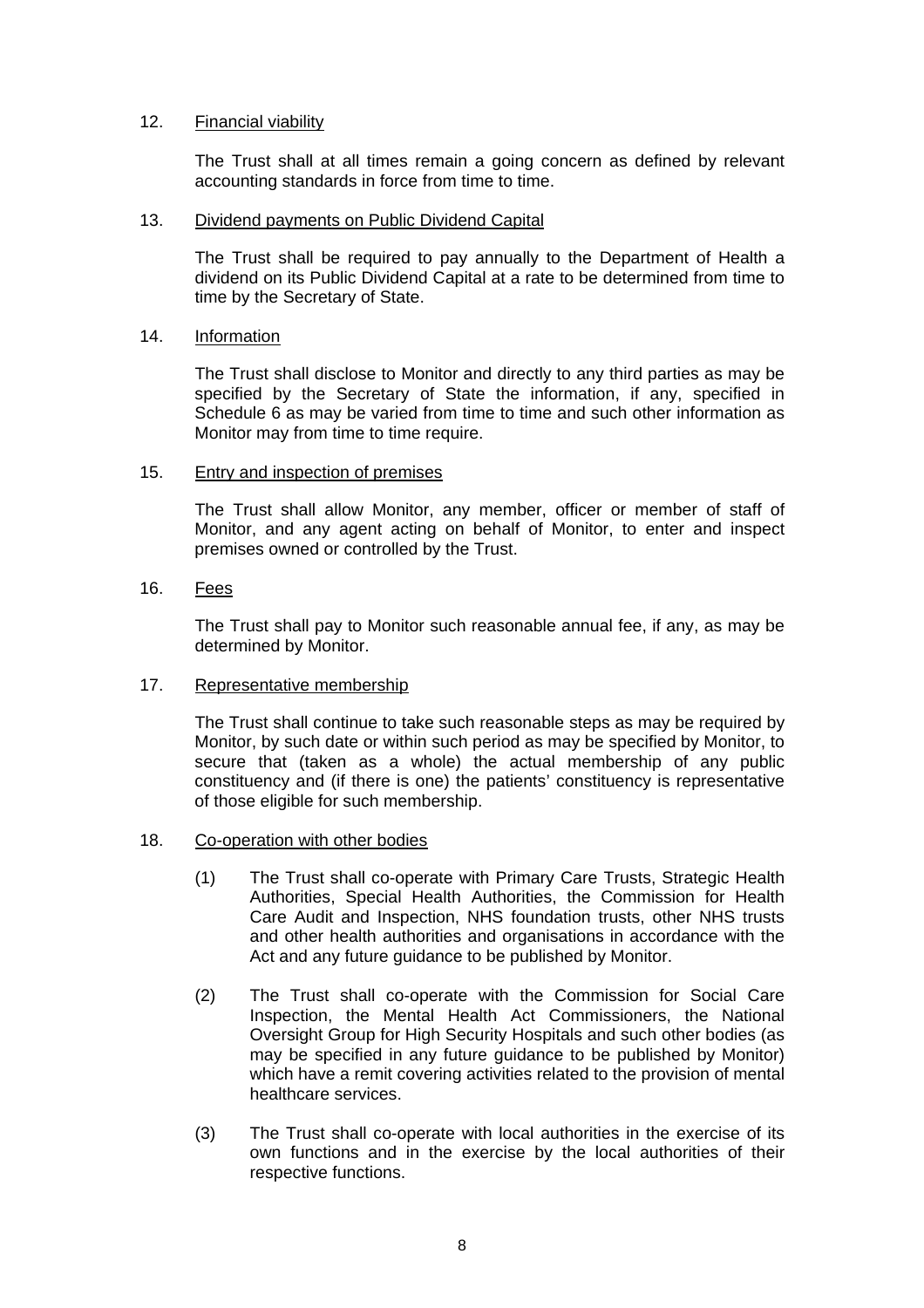## <span id="page-9-0"></span>19. Emergency planning

 The Trust shall assist the relevant authorities with, and participate in, local and national emergency planning and provision.

### 20. Information technology

 The Trust shall participate in the national programme for information technology, in accordance with any guidance issued by Monitor.

## 21. Audit committee

- (1) The Trust shall establish a committee of non-executive directors as an audit committee to perform such monitoring, reviewing and other functions as are appropriate.
- (2) The Board of Directors shall satisfy itself that at least one member of the audit committee has recent and relevant financial experience.

## 22. Audit

- (1) The Audit Code for NHS Foundation Trusts ("the Audit Code") contains the directions of Monitor under paragraph 24(5) of Schedule 7 to the Act with respect to the standards, procedures and techniques to be adopted by the auditor.
- (2) The Trust shall comply with the Audit Code.
- (3) The auditor shall comply with the Audit Code.

#### 23. Public interest reporting

 The Trust shall forward a report to Monitor within thirty days (or such shorter period as Monitor may specify) of the auditor issuing a public interest report in terms of Schedule 10 paragraph 3 of the Act. The report shall include details of the Trust's response to the issues raised within the public interest report.

#### 24. Notification

The Trust shall deal with Monitor in an open and co-operative manner and shall promptly notify Monitor of anything relating to the Trust of which Monitor would reasonably expect prompt notice, including, without prejudice to the foregoing generality, any anticipated failure or anticipated prospect of failure on the part of the Trust to meet its obligations under this authorisation or any financial or performance thresholds which Monitor may specify from time to time.

## 25. Information given to Parliament and to Members of Parliament

 In addition to any statutory requirements, the Chairman, Chief Executive or any other person giving information to Parliament or to a Member of Parliament on behalf of a Trust shall ensure that they comply with the standards expected of Ministers of the Crown with regard to openness of dealings, the giving of accurate and truthful information and the correction of